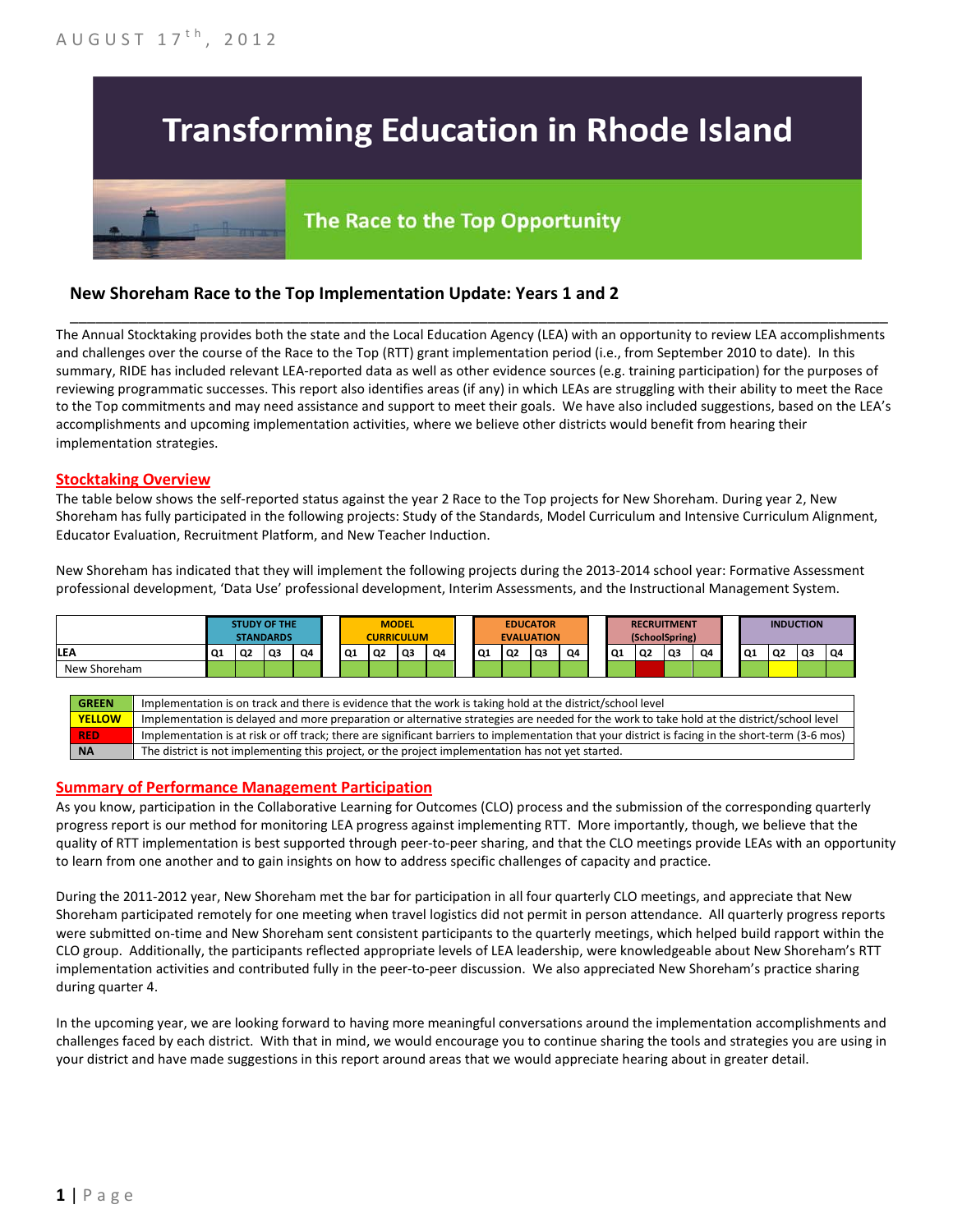#### **System of Support 1: Standards and Curriculum**

As of July 2012, New Shoreham is on-track against the System of Support 1 year 1 and year 2 commitments and tasks for Race to the Top, reflected in the tables below. Based on the quarterly progress reports submitted by New Shoreham, we have assessed the district as 'on track', 'delayed' or 'off track/at risk' on each task utilizing the criteria described on page 1 of this report.

| <b>Study of the Standards</b>                                   | Year 1:<br>SY10-11 | Year 2:<br>SY11-12     |  |
|-----------------------------------------------------------------|--------------------|------------------------|--|
| Identify educators to participate in the Study of the Standards | $X^*$              |                        |  |
| Specify names and invite participants                           |                    |                        |  |
| Coordinate schedule with RIDE for all participants              |                    |                        |  |
| Complete planned educator training                              | '                  | $\mathbf{v}$<br>$\sim$ |  |

*\*Please note: the 'x' in the above table represents the anticipated completion timeline set by RIDE, not when the district completed the task.*

| Intensive Curriculum Alignment and Model Curriculum Development                                                                                                                                                                                           |  |   | Year 2:<br>SY11-12 |
|-----------------------------------------------------------------------------------------------------------------------------------------------------------------------------------------------------------------------------------------------------------|--|---|--------------------|
| Develop and communicate a multi-year Transition Plan for the Common Core State Standards implementation, including clear<br>expectations for school level transition benchmarks and a plan for developing a curriculum aligned to the CCSS in grades K-12 |  | x | ⋏                  |
| Identify opportunities for educators to work collaboratively to deepen understanding of CCSS (e.g. Common Planning Time, grade<br>level team, department meetings, faculty meetings)                                                                      |  | x | x                  |
| Conduct analyses of each core curricula to ensure that each is aligned to standards, guaranteed and viable                                                                                                                                                |  |   |                    |
| ldentify which, if any, curriculum development is needed as well as the method by which curriculum will be developed (i.e. Model<br>х<br>Curriculum with the Charles A. Dana Center, through an LEA cohort, or individually)                              |  | x |                    |
| Create implementation plan, including the identification of aligned resources, to support roll out of new curricula                                                                                                                                       |  | x | x                  |
| Develop curriculum aligned to the Common Core State Standards, including participation in Dana Center curriculum writing and<br>leadership sessions (if applicable)                                                                                       |  | X | Χ                  |

New Shoreham met their RTT goals (i.e. 4 per building, or 85% of core educators in the district) around participation in the Study of the Standards professional development sessions. Additionally, the district distributed copies of the Common Core State Standards to all applicable educators.

To encourage teacher engagement in the transition to the Common Core State Standards (CCSS), New Shoreham incorporated ELA standards into the district PD days, and participants in the Dana Center model curriculum development worked to familiarize other teachers with the standards and curriculum units of study in preparation for the math survey. In the upcoming school year, RIDE would encourage New Shoreham to consider attending RIDE-provided supplemental professional development geared towards increasing readiness to transition through focusing on text complexity, developing text-dependent questions, and deepening understanding of the mathematics standards.

New Shoreham has made significant progress against implementing a guaranteed and viable mathematics curriculum aligned to the new Common Core State Standards. During the 2011-2012 school year, New Shoreham worked with several other districts and the Dana Center to create a mathematics model curriculum for their elementary and secondary schools. The district has started to consider the professional development and supporting resources needed to implement the curriculum. The district has also determined that an alternative strategy or approach was required towards creating an aligned ELA curriculum; they are in the process of finalizing what that strategy looks like, and anticipates that the ELA curriculum will be on track in early next year.

In their quarterly progress reports, New Shoreham noted that they have encountered the following challenges around this work:

- Island location makes participation in Dana Center curriculum development work both expensive and time consuming
- Determining appropriate materials to implement aligned math curriculum
- Time for teachers to prepare for CCSS curriculum
- Developing benchmarks and assessments
- Establishing collaborations with mainland districts

We want to commend New Shoreham on their collaboration (both in-district and cross-district) around resources and strategies that will deepen educator understanding of the new Common Core State Standards and accelerate the implementation of the new standards at the classroom level. We hope that you will take the opportunity to share the curriculum materials you are developing with your fellow CLO colleagues during upcoming meetings, or with all districts through the Instructional Management System (IMS).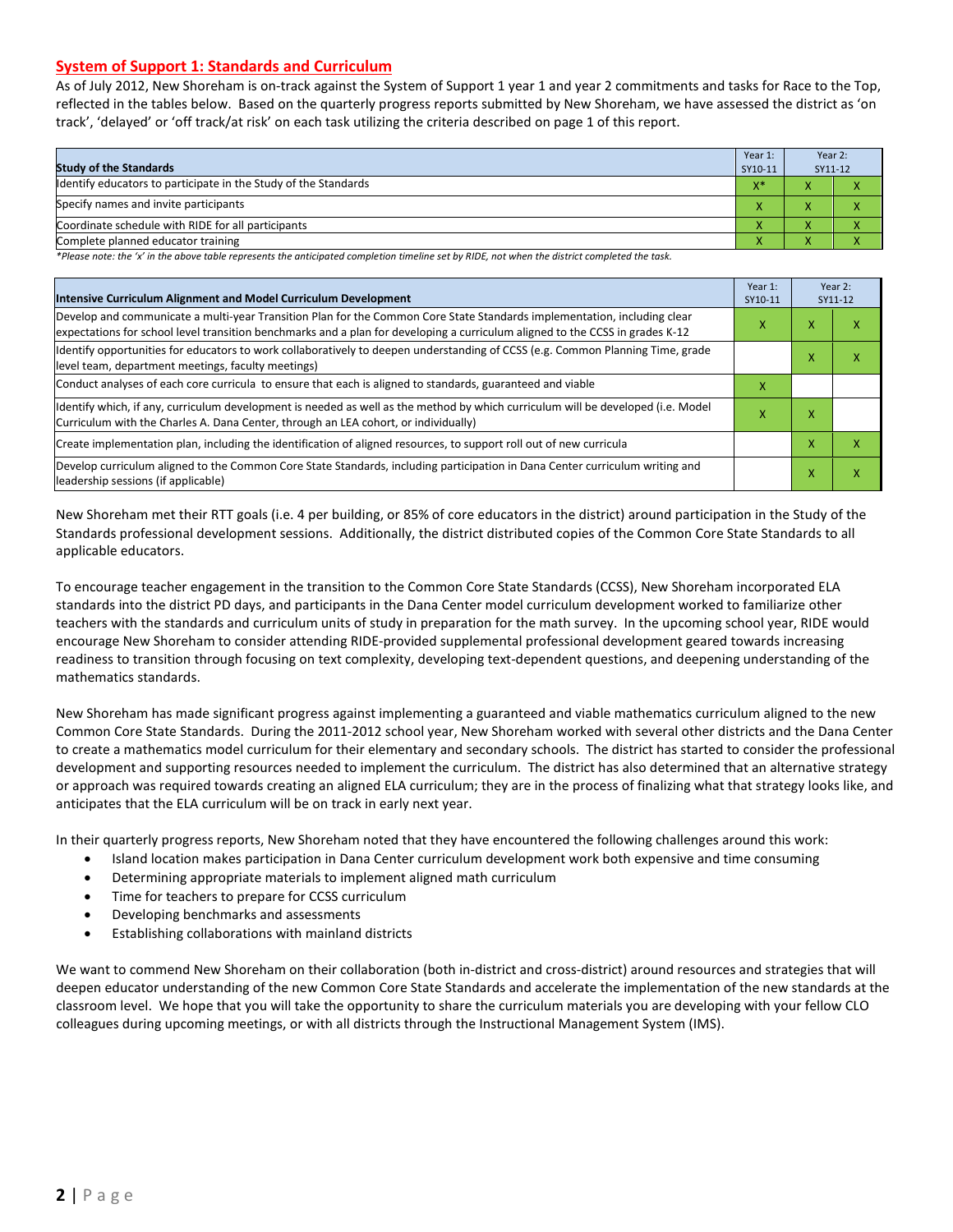#### **System of Support 2: Instructional Improvement Systems**

As of July 2012, New Shoreham is on-track against the System of Supports 2 year 1 and 2 commitments and tasks for Race to the Top. While the district does not anticipate that they will implement the initiatives listed below, they have formed a technology partnership with North Kingstown, which will help the district roll these out in the following school year (2013-2014).

In the upcoming CLO sessions, we look forward to hearing about the successes and challenges that New Shoreham has encountered while implementing these professional development.

| <b>Formative Assessment Online Professional Development Modules</b>                                                                                                                                      | Year 1:<br>SY10-11 | Year 2:<br>SY11-12 |
|----------------------------------------------------------------------------------------------------------------------------------------------------------------------------------------------------------|--------------------|--------------------|
| Create multivear plan for implementation of formative assessment PD modules, including the process and timelines by which all<br>educators will participate in the formative assessment training modules |                    |                    |
| ldentify facilitators who will support the implementation of formative assessment practices in daily instruction                                                                                         |                    |                    |

| <b>Instructional Management System (IMS)</b>                                                                                                                                                                                           | Year 1:<br>SY10-11                     |   | Year 2:<br>SY11-12 |
|----------------------------------------------------------------------------------------------------------------------------------------------------------------------------------------------------------------------------------------|----------------------------------------|---|--------------------|
| Designate an LEA data steward to support decision making around data collections and systems implementation and to provide input<br>and feedback on data initiatives through designated representatives                                | Identify<br><b>LEA Data</b><br>Steward | x |                    |
| Maintain data quality standards of local student information systems and upload local assessment data and program information as<br>required by RIDE in a timely manner                                                                | x                                      | x |                    |
| Review the RIDE IMS Training Plan and develop a multiyear training and implementation plan to provide all educators with access<br>and training on the system                                                                          |                                        |   |                    |
| Based on IMS Training Plan guidance, register and attend training for Administrative Users (i.e. users who will maintain and configure<br>both the Primary IMS and RtI Module) and LEA Trainers (i.e. staff to be trained as trainers) |                                        |   |                    |
| Following RIDE training, LEA Administrative Users and LEA Trainers configure the IMS for educator use and to provide end users with<br>access and training needed to utilize the IMS for daily activities                              |                                        |   | X                  |

| 'Data Use' Professional Development                                                                                                                                                                                                                                                     | Year 1:<br>SY10-11 | Year 2:<br>SY11-12 |
|-----------------------------------------------------------------------------------------------------------------------------------------------------------------------------------------------------------------------------------------------------------------------------------------|--------------------|--------------------|
| Complete a needs assessment survey indicating the use of and collaboration around data within schools and across the LEA                                                                                                                                                                |                    | v                  |
| Based on RIDE implementation plan, determine the timing (i.e. Year 1, Year 2, or staggered across Year 1 and Year 2) of LEA<br>participation in 'Data Use' Professional Development and provide RIDE with the schools that will participate in Year 1 and/or Year 2<br>training cohorts |                    | x                  |
| In coordination with RIDE, select 'Data Use' training dates for each cohort of schools, as applicable                                                                                                                                                                                   |                    | Year 1             |
| Identify and provide RIDE with the leadership team members from each school who will participate in the Year 1 and/or Year 2<br>training cohorts, as applicable                                                                                                                         |                    | Year 1             |

*\* Please note that, for this project, 'year 1' refers to cohort 1 taking place during the 2012-2013 school year, and 'year 2' refers to cohort 2 taking place during the 2013-2014 school year.*

| <b>Interim Assessments</b>                                                                                                                                                              | Year 1:<br>SY10-11 | Year 2:<br>SY11-12 |
|-----------------------------------------------------------------------------------------------------------------------------------------------------------------------------------------|--------------------|--------------------|
| Identify method by which all educators will have access to interim assessments                                                                                                          |                    |                    |
| Develop timeline for training of all educators in the use of interim assessments utilizing train-the-trainer model                                                                      |                    |                    |
| Develop protocols or expectations regarding the use of interim assessment to inform instruction including timelines for<br>administration and process for scoring and reporting results |                    |                    |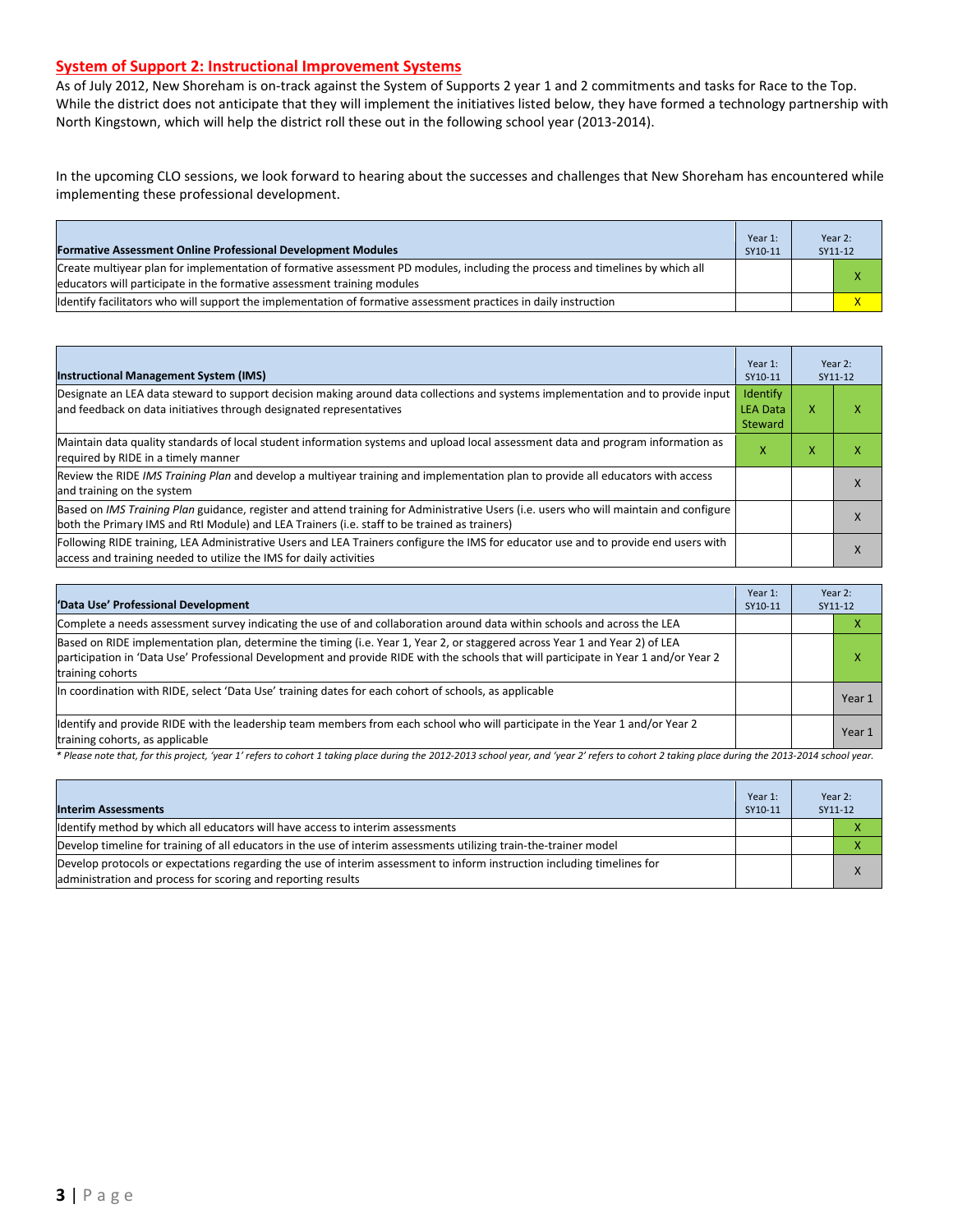#### **System of Support 3: Educator Effectiveness**

As of July 2012, New Shoreham is on-track against the System of Support 3 year 1 and 2 commitments and tasks for Race to the Top.

| <b>Educator Evaluation</b>                                                                                                                                                                            |   |   | Year 2:<br>SY11-12 |
|-------------------------------------------------------------------------------------------------------------------------------------------------------------------------------------------------------|---|---|--------------------|
| Participate in educator evaluation model design, development and refinement feedback opportunities.                                                                                                   | x | X | x                  |
| Identify District Evaluation Committee members, responsible for monitoring the implementation of the system and providing<br>recommendations to LEA leadership teams.                                 |   | X | x                  |
| Participate in field testing to support RI Model development                                                                                                                                          |   |   |                    |
| Identify individuals who will serve as primary and, if applicable, secondary/complementary evaluators                                                                                                 |   |   | X                  |
| Send all required evaluators to RIDE-provided evaluator training on model; Send evaluators and system administrators to training on<br>the Educator Performance Support System (EPSS) data system     |   |   | X                  |
| Examine LEA Policies and Contracts for Challenges; where applicable, consider memorandums of understanding or contract renewal<br>language which will support district implementation of evaluations. |   | X | X                  |
| Create a plan for the appropriate use of funds to support implementation of educator evaluation system.                                                                                               |   |   | X                  |
| Complete required RI Model components of educators and building administrator evaluations.                                                                                                            |   | X | X                  |
| Submit evaluation data and documentation (e.g. component and summative level ratings, verified rosters); provide other requested<br>linformation to support RIDE research and system improvement.     |   |   | X                  |

Based on their quarterly progress reports, New Shoreham has implemented all components of the Rhode Island Model for teacher and building administrator evaluations and has submitted final summative evaluation ratings to RIDE. Additionally, New Shoreham created a District Evaluation Committee (comprised of teachers, support personnel, principals, central office staff, and union reps) which has been submitted to RIDE.

To support teacher understanding of the evaluation process, New Shoreham created a faculty liaison for induction and evaluation (i.e. the district 'ombudsman') and established a District Evaluation Committee (DEC). A RIDE staff member also visited New Shoreham and worked with administrators to deepen understanding about the evaluation model and the anticipated changes for version 2.0.

New Shoreham attended all evaluation training modules offered by RIDE during the 2011-2012 school year. Currently, participants from the district are registered for the upcoming summer training. We want to remind the district that all personnel responsible for evaluating teachers and building administrators must attend Academy training during summer 2012, as well as two half-days of additional professional development taking place over the 2012-2013 school year and online observation practice; personnel responsible for evaluating both teachers and building administrators (e.g., a principal who evaluates teachers and an assistant principal) are only required to attend the *Academy for Personnel Evaluating Teachers*.

In their quarterly progress report, New Shoreham noted that they have encountered the following challenges around this work:

- The forms are very time-consuming to complete; the district modified the observation forms and rubrics
- Student Learning Objectives take time to do thoughtfully
- Evaluator reliability and calibration

RIDE has appreciated New Shoreham's collaboration and thought partnership around the development and refinement of educator evaluation processes. Additionally, RIDE appreciates that, during the quarter 3 CLO meeting, New Shoreham shared the structures and processes they put in place to support the evaluation process. We hope that New Shoreham continues to share the strategies and resources they are using to support their evaluation process during the upcoming CLO meetings.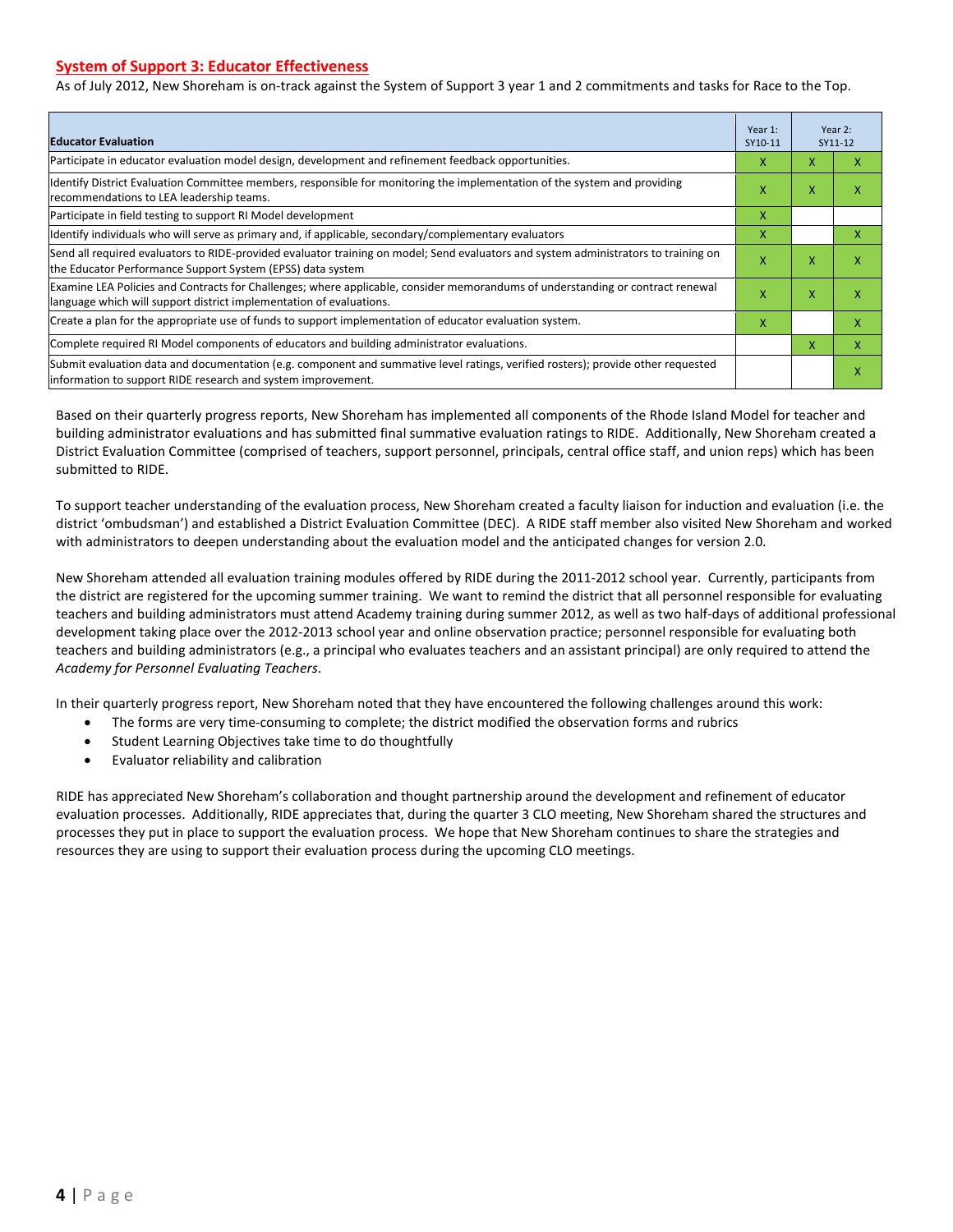#### **System of Support 4: Human Capital Development**

As of July 2012, New Shoreham is on-track against the System of Support 4 year 1 and 2 commitments and tasks for Race to the Top.

| <b>Recruitment (SchoolSpring)</b>                                                            | Year 1:<br>SY10-11 |              | Year 2:<br>SY11-12 |
|----------------------------------------------------------------------------------------------|--------------------|--------------|--------------------|
| Provide RIDE with feedback on the desired functionality of a state-wide recruitment platform |                    |              |                    |
| Attend orientation sessions with selected vendor and train relevant personnel as needed      |                    | $\mathbf{v}$ |                    |
| [Post open positions using the state-wide Recruitment Platform (SchoolSpring)                |                    |              |                    |

| <b>Beginning Teacher Induction</b>                                                                                                                                            | Year 1:<br>SY10-11 |  | Year 2:<br>SY11-12 |
|-------------------------------------------------------------------------------------------------------------------------------------------------------------------------------|--------------------|--|--------------------|
| Provide RIDE with feedback around the proposed design of the Induction Coach program                                                                                          |                    |  |                    |
| If applicable, recommend potential Induction Coaches to RIDE                                                                                                                  | x                  |  |                    |
| Review and revise hiring policies, timelines and processes in order to support appropriate and timely projections for anticipated hires<br>requiring induction coach services |                    |  |                    |
| Provide RIDE with list of beginning teachers who will receive Induction Coach support in a timely manner in order to ensure that all<br>beginning teachers have coaching      |                    |  |                    |
| Participate in RIDE-provided information opportunities in order to learn about induction coach program                                                                        |                    |  |                    |

In preparation for the 2012-2013 school year, New Shoreham continued to utilize the SchoolSpring recruitment platform to recruit for open positions.

During the 2011-2012 school year, New Shoreham had 1 beginning teacher who was supported by RIDE induction coaches. In order to support new teachers, New Shoreham provided their new teacher with two mentors: one on-island for local support and one on the mainland for content support.

In their quarterly progress report, New Shoreham noted that they have encountered the following challenges around this work:

- Recruiting to the island is a challenge, given the difficulties of travel (time) and the high cost of housing
- Providing job-alike and content support when every teacher is a singleton
- Accessing mainland supports, due to travel, is difficult.

In the upcoming CLO sessions, RIDE looks forward to engaging in a deeper conversation around the revisions that New Shoreham and other LEAs have made to their hiring policies, timelines and processes in order to support broader human capital initiatives including recruitment of highly qualified and diverse candidates and providing data-driven induction support to beginning teachers.

The contents of this report were developed under a Race to the Top grant from the U.S. Department of Education. However, those contents do not necessarily represent the policy of the U.S. Department of Education, and you should not assume endorsement by the Federal Government.